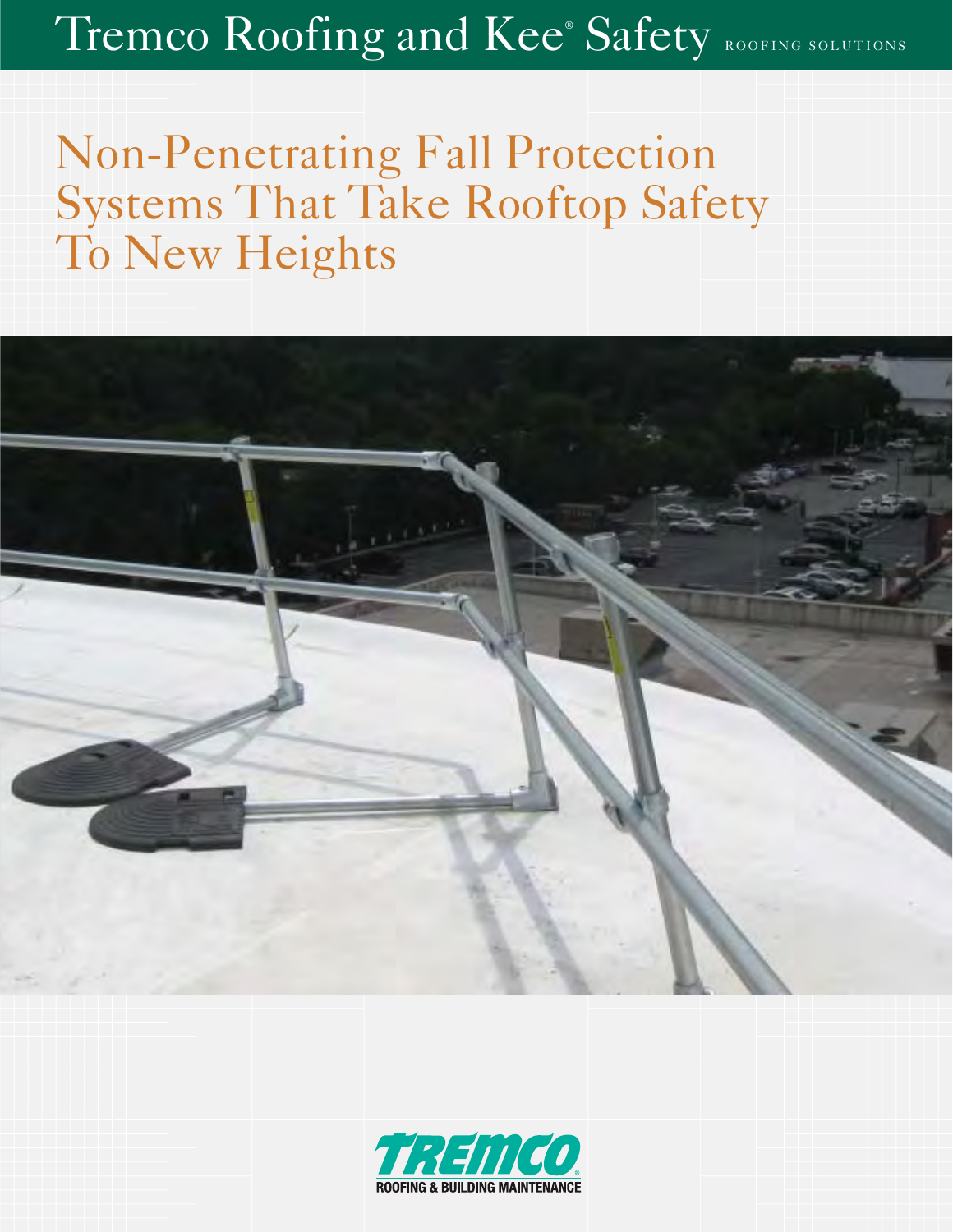I t's always true that an organization's greatest obligation to its people is to provide a safe working environment. But that commitment takes on even more importance when a job's responsibilities include the kind of potential risk you can find on your own roof.

At Tremco Roofing and Building Maintenance™, safety is without question our highest priority; we work diligently with building owners and managers as well as contractors to make roofs safe at all times.

 Now we can help you take your rooftop safety to new heights through our relationship with Kee Safety, Inc. Kee Safety is a leading global supplier of strong, long-lasting, and aesthetically pleasing non-penetrating fall protection system solutions for roof perimeters, hatches and skylights, and our exclusive provider of these systems. Just like Tremco, Kee Safety has been in business for over 70 years; they are experts in helping keep people safe when they are on the roof.



## Helping Meet OSHA Requirements

 OSHA's enforcement of its fall protection statutes for commercial, industrial, institutional and public facilities is tougher than ever. Employers are bound by the 29CFR 1910 Occupational Safety & Health Standards to protect people from falls while accessing exterior levels of their facility, traversing across roof areas where there are openings, hazards or exposed edges, and while working on or maintaining rooftop equipment located adjacent to the roof edge. Paying careful attention to mitigating the risk of falls in these areas is vital, and Kee Safety systems provide a convenient, cost-effective solution.

 Working closely with us, Kee Safety's team of regional sales engineers can provide custom fall protection systems that meet all applicable OSHA regulations for these and many other possible problem areas.

## Solutions For Fall Protection

 Depending on your facility's needs, we are proud to offer these non-penetrating fall protection solutions from Kee Safety. Made of a combination of galvanized steel and recycled PVC, these solutions are both extremely durable and weather-resistant.

 Inspection services, certified installation, and extended warranties for Kee Safety systems are also available through Kee Safety's regional sales engineers. Inspection and certification help document compliance with the OSHA statutes. Rooftop CAD drawings are also available as an additional service to provide evidence of certification.

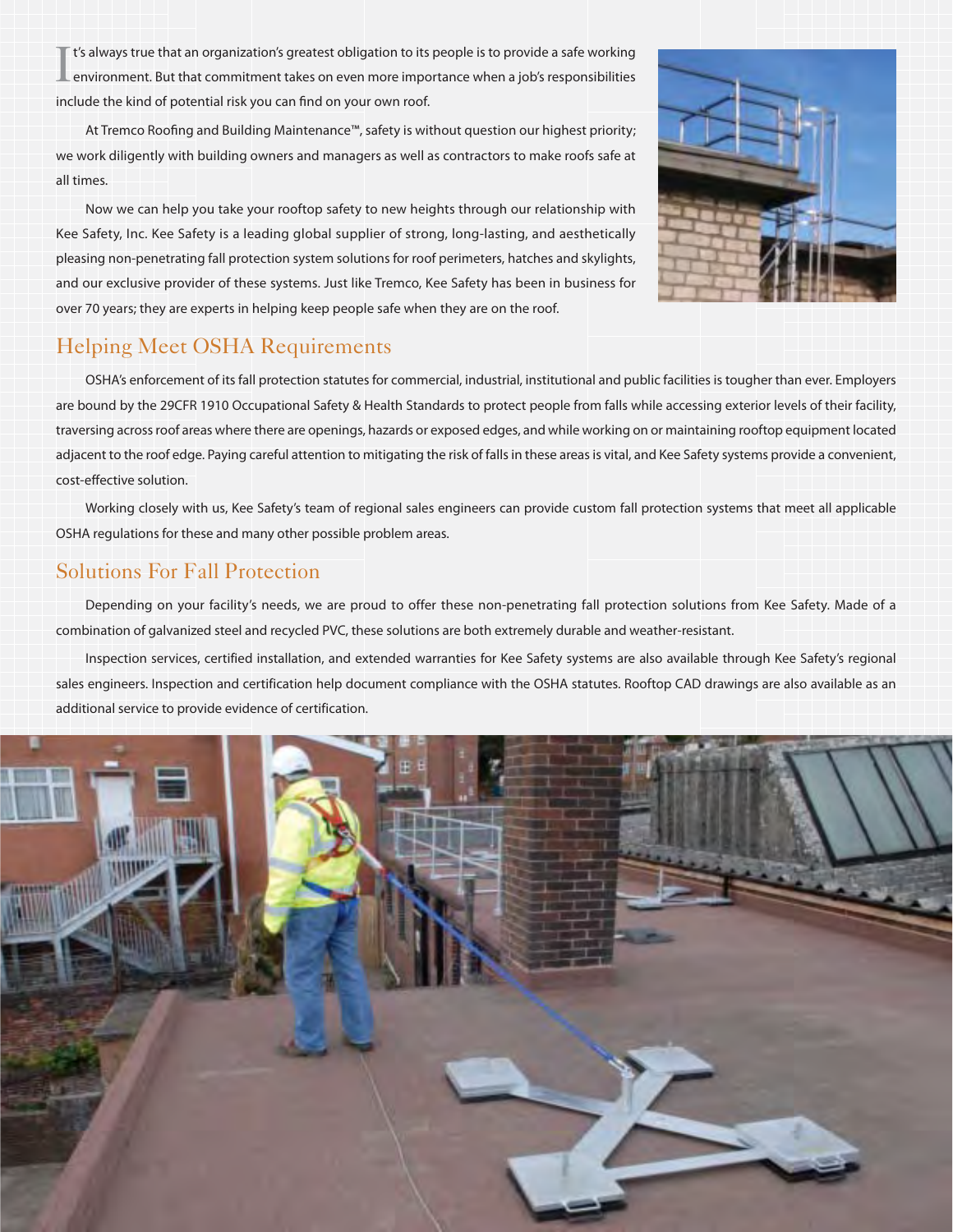

### **The Kee Guard Perimeter Railing System**

A modular, free-standing edge railing system that offers protection around the roof's entire perimeter or adjacent to specific hazards. Suitable for a wide range of roof types, including standing seam and metal profile roofs.

- Independently tested and exceeds all North American safety requirements
- Corrosion resistant
- Supplied in pre-fabricated modules
- Tailored to suit each specific roof and/or application
- Requires no drilling, anchoring, or penetrating the roof membrane
- Safe, reliable and versatile

#### **Weightanka Deadweight Anchor System**

A mobile, non-penetrating system for use on roofs with up to a five degree slope. It provides anchor points for individual fall restraint and can also be used in a safety line configuration, providing continuous fall restraint for one or more individuals.

- Designed for use where permanent fall protection systems or permanent anchor devices are not appropriate
- Provides fall arrest for one worker and restraint for up to two workers
- Assembles quickly
- Can be used on a variety of roof surfaces in wet or dry conditions

#### **The Kee Hatch**

This safety railing system, including a spring-loaded safety gate, enables safe passage through roof hatches and helps protect the roof opening when the hatch is open.

- Allows roof access hatches to be used safely
- Exceeds minimum strength requirements for railings
- Integrates with existing openings and ladderways
- Rails serve as grab bars for easy roof access

#### **The Kee Dome Screen**

A free-standing guard rail system that fits new and existing curb-mounted skylights.

- Standard components allow rapid assembly
- PVC feet eliminate damage to the roof membrane
- Complies with relevant rooftop safety regulations
- Corrosion resistant

### **Kee Safety Skylight Screen**

Made of galvanized or stainless steel, these screens can be secured over existing skylights to provide a simple and cost-effective solution to eliminate the risk of falls through skylights.

- Will suit a variety of skylight styles and sizes
- Ensures OSHA compliance
- Custom sizes available
- Assembles quickly
- Clamps to skylight frame